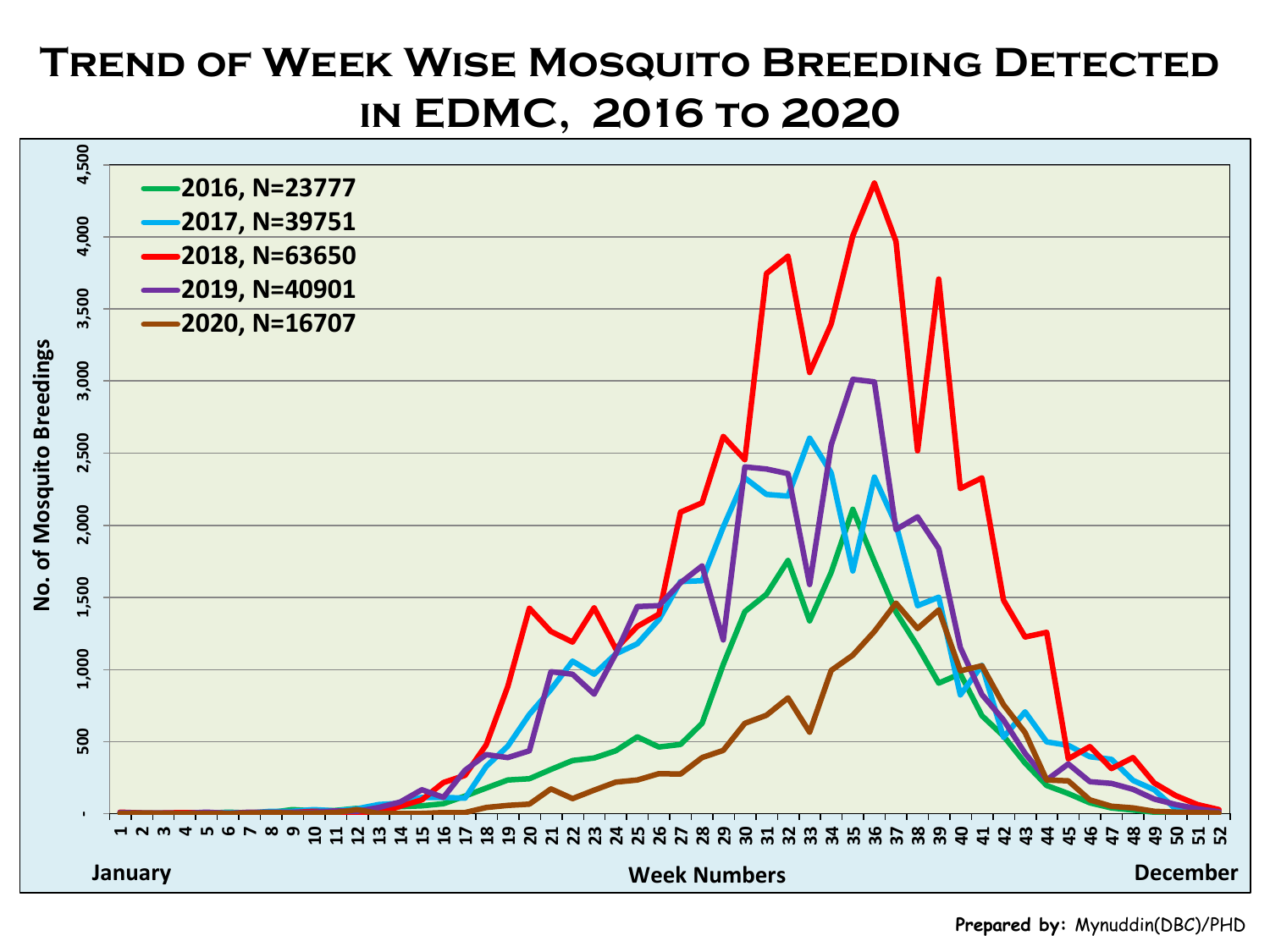## **Trend of Week Wise Dengue Cases of EDMC, 2016 to 2020**



**Prepared by:** Mynuddin(DBC)/PHD